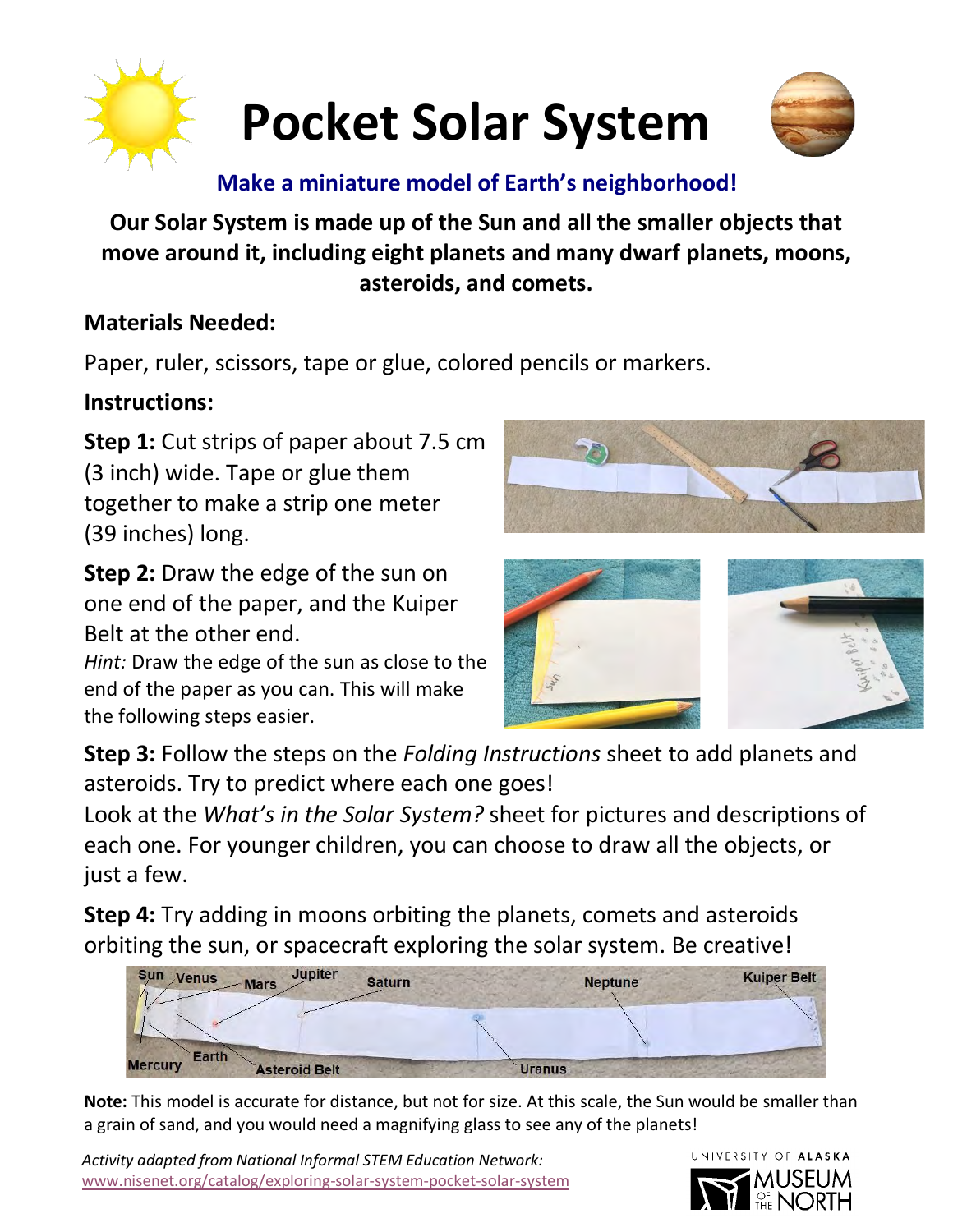

# **Pocket Solar System: Page 2**





- $\star$  Were you surprised by the distances between the planets? Why or why not?
- $\star$  How are the planets similar? How are they different?
- $\star$  Which place(s) in the Solar System would you like to visit?
- $\bigstar$  What do YOU want to know about the Solar System? *Image: NASA/JPL.*





*the Solar System. [Image: NASA.](https://mobile.arc.nasa.gov/public/iexplore/missions/pages/yss/november.html)*

### **Solar System Fun Facts**

The Solar System is located in an outer spiral arm of the **Milky Way** galaxy.

Our Solar System formed about **4.5 billion years** ago.

**Asteroids** and **comets** are leftover pieces from the formation of the Solar System. Scientists study these objects to learn more about the early days of the Solar System. *Artist's conception of the formation of* 

The Sun contains more than **99%** of the matter in the Solar System.

NASA's **Voyager 1** and **Voyager 2** is the only spacecraft so far to leave our Solar System.

Beyond our own Solar System, we have discovered thousands of **planetary systems** orbiting other stars in the Milky Way.

### **Discover more about the Solar System:**

[solarsystem.nasa.gov](https://solarsystem.nasa.gov/)

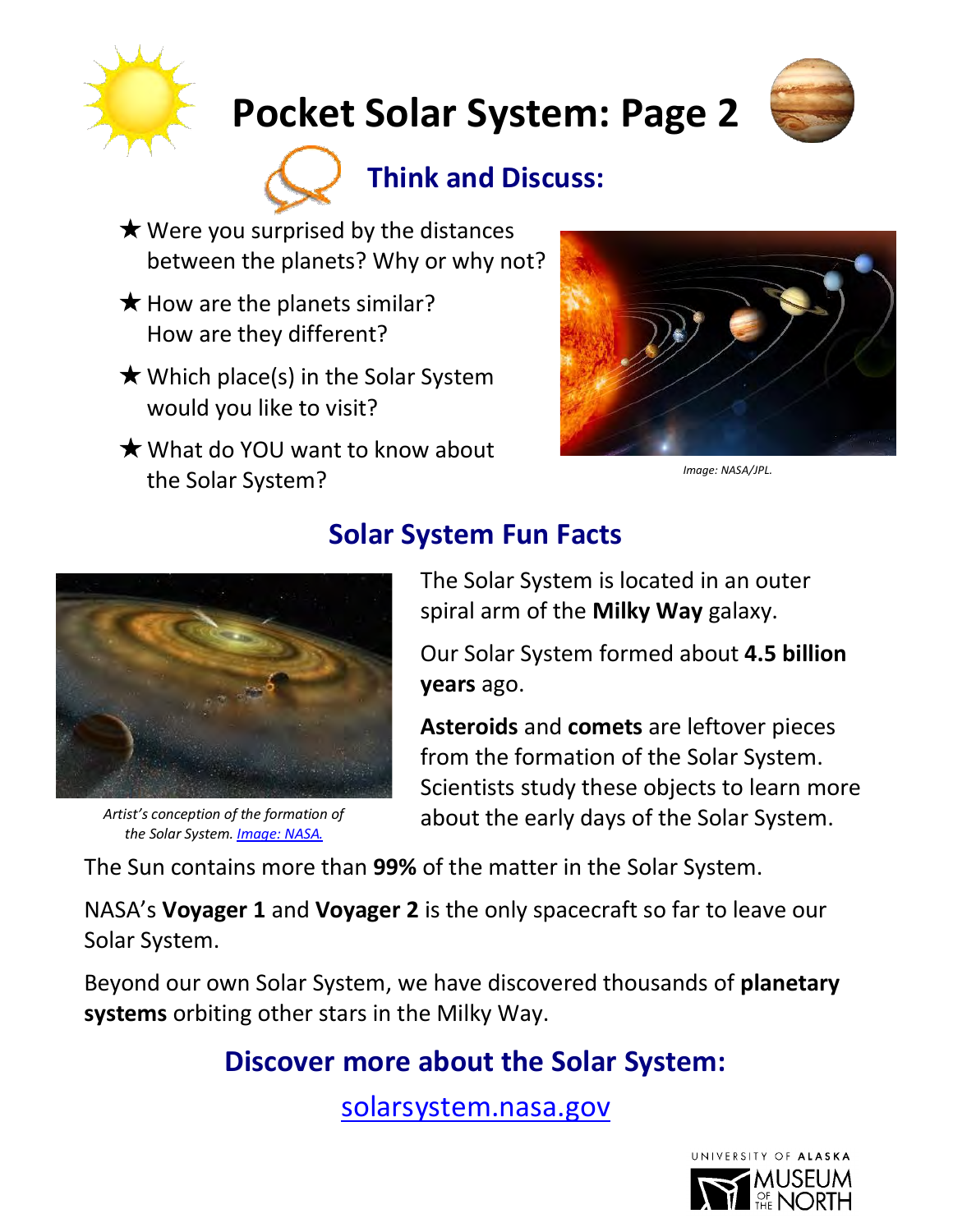## **Pocket Solar System: Folding Instructions**



**Step 7:** Fold the Sun to meet Mars. Fold this section in half again. Unfold; you should have three creases. Draw *Mercury* on the crease closest to the Sun, *Venus* on the next one, and *Earth* on the one closest to Mars.

Venus Farth

## **Your Solar System is complete!**

*Note: This model shows the planets lined up; in reality, the planets are usually scattered around the Sun along their orbits.* 

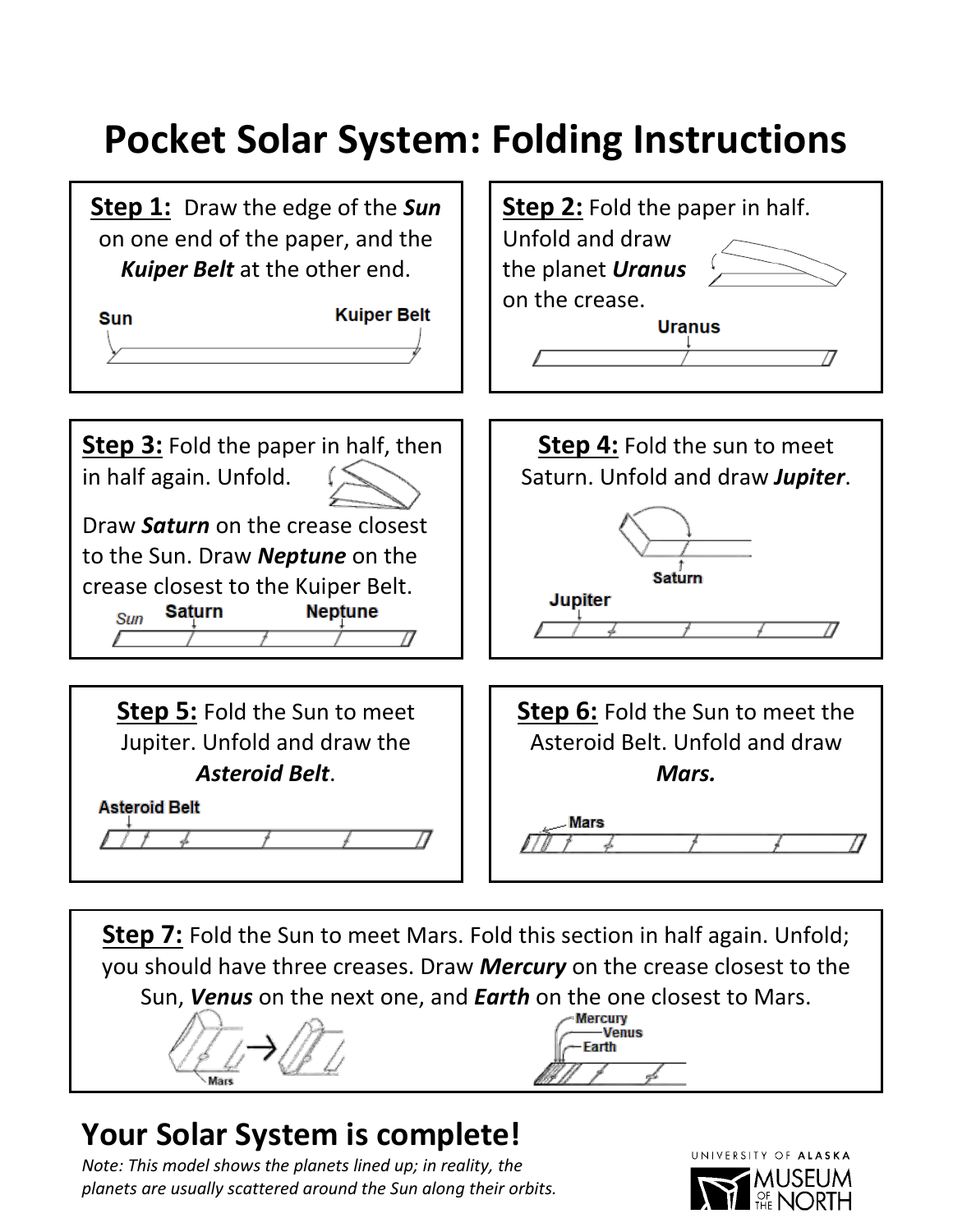# **What's in the Solar System?**

**The solar system is made up of eight planets and many other objects orbiting the sun. In addition to planets, there are dwarf planets, moons, comets, asteroids, dust, and gas, all influenced by the gravity of the Sun.** 



**The Sun** (also called Sol) is a star. There are lots of stars, but the Sun is the closest one to Earth. It is the center of our solar system, and its gravity holds the solar system together. The Sun's warmth and light makes life possible on Earth.



**Mercury** is the closest planet to the Sun. It is the smallest planet in the solar system: it's only a little bigger than Earth's moon. Its surface is covered in craters.



**Venus** is the hottest planet. It has a thick atmosphere full of carbon dioxide, and sulfuric acid clouds. Venus spins in the opposite direction than Earth does!



**Earth** is our home planet. Water covers 70% of the surface. The atmosphere has oxygen for us to breathe, and it's the only planet we know of that supports life.



**Mars** is a cold desert world. It is half the size of Earth. Mars appears red because of rusty iron in the ground. Mars has polar ice caps, volcanoes, and canyons.

The **Asteroid Belt** is an area between the orbits of Mars and Jupiter where there are lots of asteroids: rocky objects that orbit the Sun and are much smaller than planets. While most asteroids are in the Asteroid Belt, they are found all over the solar system.



*Note: Images are not to scale. Photos and information from NASA.*